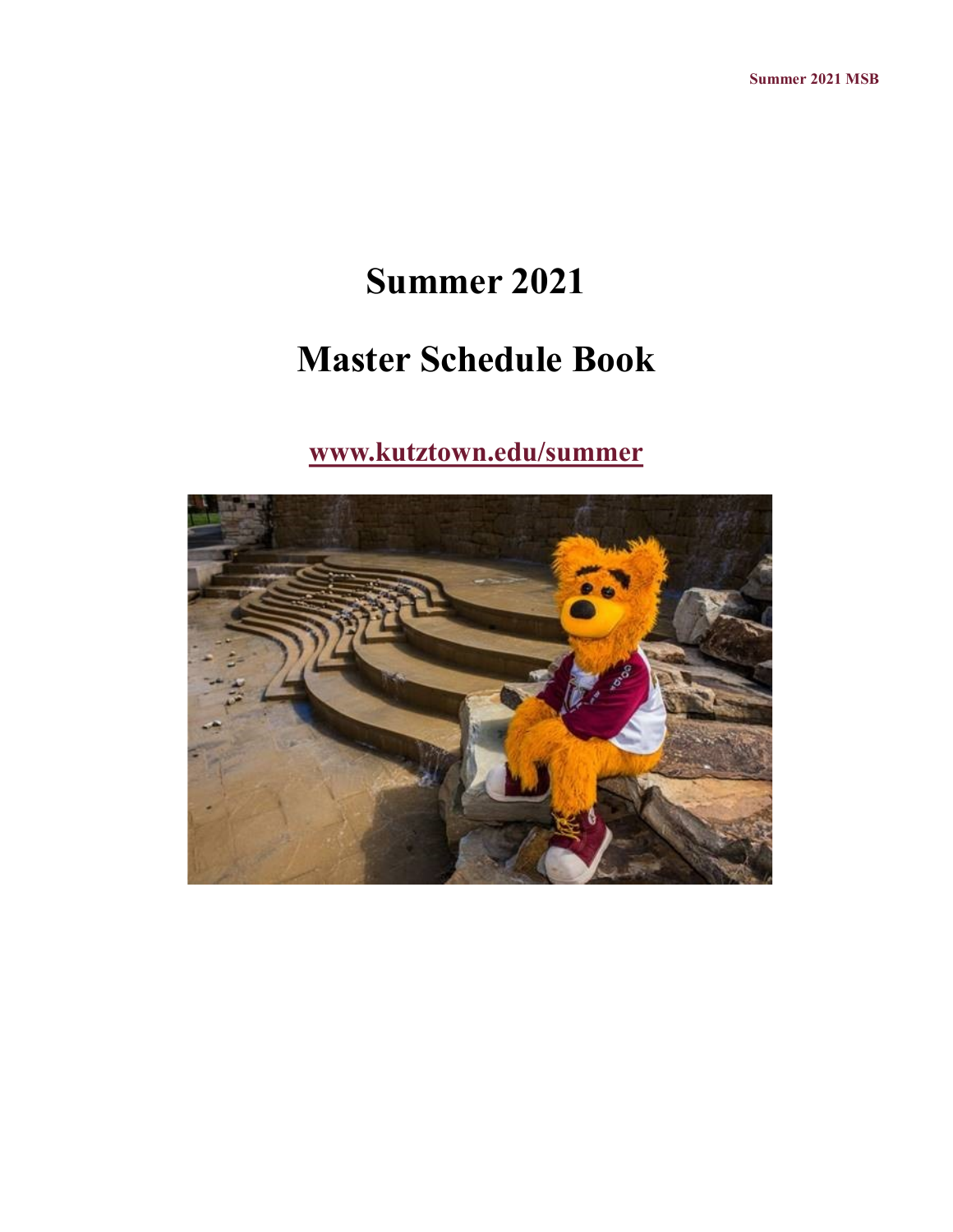#### **Table of Contents**

| <b>Important Dates*</b>                                              | <b>SUMMER SESSION I</b><br>May 24-June 25 | <b>SUMMER SESSION 10W **</b><br>May 24-August 6 | <b>SUMMER SESSION II</b><br>July 6-August 6 |
|----------------------------------------------------------------------|-------------------------------------------|-------------------------------------------------|---------------------------------------------|
| Registration begins                                                  | Monday, March 15                          | Monday, March 15                                | Monday, March 15                            |
| Classes begin                                                        | Monday, May 24                            | Monday, May 24                                  | Tuesday, July 6                             |
| Last day to drop a course without a "W"                              | Tuesday, May 25                           | Friday May 28                                   | Wednesday, July 7                           |
| Last Day to register/add courses<br>(including Special Arrangements) | Tuesday, May 25                           | Friday May 28                                   | Wednesday, July 7                           |
| "W" Period                                                           | Wednesday, May 26<br>Friday, June 11      | Saturday, May 29th<br>Friday, July 23           | Thursday, July 8<br>Friday, July 23         |
| Last day to apply for Summer Graduation                              | Friday, June 4                            | <b>TBA</b>                                      | Friday, July 23                             |
| Last day of classes.<br>Final exams to be completed by this date.    | Friday, June 25                           | Friday, August 6                                | Friday, August 6                            |

**\*Dates are subject to change. Please see online calendar the most up-to-date information regarding dates and deadlines. \*\*General parameters- See course for specific start/end dates as 10W.**

#### **Registration Information**

**Kutztown students that are active** can find directions on how to register through MyKU at **Registrar's Office - [Kutztown University.](https://www.kutztown.edu/about-ku/administrative-offices/registrar.html)** 

**[N](https://www.kutztown.edu/about-ku/administrative-offices/information-technology/myku-information/students.htm)on-Kutztown students** can complete the electronic registration form by clicking the Non-KU link on the Kutztown Summer website **[Sum](https://www.kutztown.edu/academics/summer-and-winter-education/summer-sessions.html)mer Sessions - [Kutztown University](https://www.kutztown.edu/academics/summer-and-winter-education/summer-sessions.html)**.

Registration in Undergraduate courses for the Summer does NOT admit a student to a regular degree program at Kutztown University or establish any priority for admission. Non-KU students registering for Graduate-level courses (with the exception of Art Institute courses) must also complete the Graduate Admissions Application at **[Apply to Kutztown Graduate programs](https://www.kutztown.edu/admissions/apply/graduate-admissions/apply.html) - Kutztown University.**

## **Registration and course enrollment is not complete until payment is made in full.**

Please refer to the Office of Student Accounts' website**: [Tuition and Fees for Summer Sessions](https://www.kutztown.edu/affordability/tuition-and-fees-(summer).html) - Kutztown University** to calculate your bill. Some courses may have additional fees.

#### **Health & Wellness Services**

#### **Clinical Services**

Clinical Services is located on the first floor of the Health & Wellness Center at Beck Hall. Currently enrolled students who have completed the required electronic medical forms and have paid the health center fee may utilize services. Summer session hours are 9:00 a.m. to 4:00 p.m. No physician appointments are available. Over-the-counter medication may be accessed through a self-care station. Although nursing appointments are available without additional charge, some specialized services require a nominal fee (prescription medications, laboratory testing, etc.) and will be charged to the student's account. For further information about Clinical Services, call (610) 683-4082, Option 1, or review the website: **Clinical Services - [Kutztown University](https://www.kutztown.edu/about-ku/administrative-offices/health-and-wellness-services/clinical-services.html)**.

#### **Required Medical Forms**

**Undergraduate Students:** Matriculated undergraduate students attending on-campus courses must complete the required electronic medical forms. Transient students may waive the health record requirement by completing a waiver document. If a transient student utilizes Clinical Services, the required medical forms must be completed.

**Graduate, Post-Baccalaureate, and Professional Credit Students:** Submission of required medical forms may be waived through a separate document unless a student is living on campus or uses campus Clinical Services.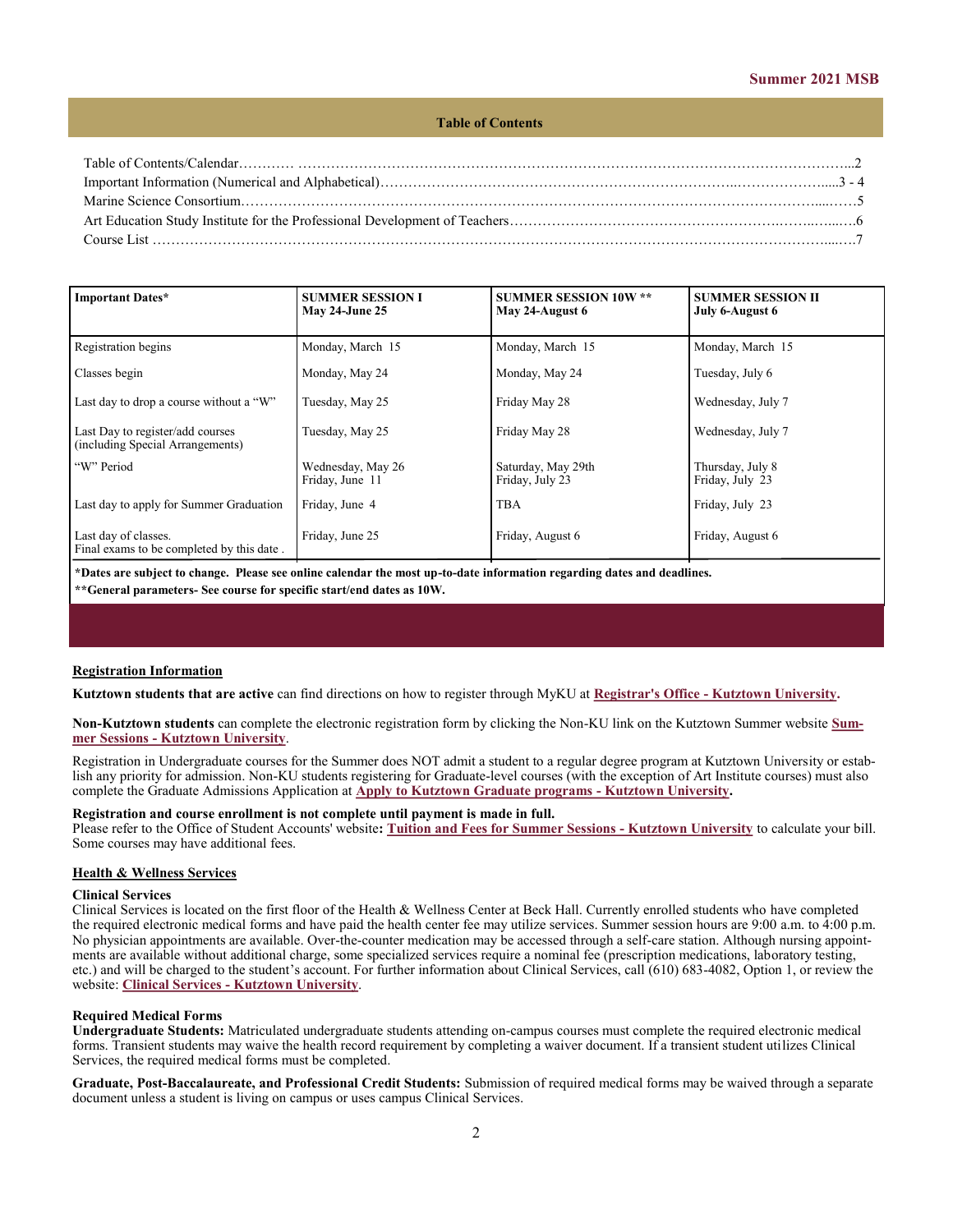|                                                                                          |                                                                                                                                                                                                                                                                                                                                                                                                                                                                              |                                          |    | <b>Important Information (Numerical and Alphabetical)</b>                                                                                                                                            |           |                      |           |                                                                                                                        |
|------------------------------------------------------------------------------------------|------------------------------------------------------------------------------------------------------------------------------------------------------------------------------------------------------------------------------------------------------------------------------------------------------------------------------------------------------------------------------------------------------------------------------------------------------------------------------|------------------------------------------|----|------------------------------------------------------------------------------------------------------------------------------------------------------------------------------------------------------|-----------|----------------------|-----------|------------------------------------------------------------------------------------------------------------------------|
| 400-level courses                                                                        | Courses at the 400-level are graduate courses open to undergraduate students in their junior or senior year who have a<br>cumulative grade point average of 2.90 or better. Undergraduates who have less than the required average must obtain<br>written permission from the instructor and submit it with their registration forms.                                                                                                                                        |                                          |    |                                                                                                                                                                                                      |           |                      |           |                                                                                                                        |
| <b>Building Codes</b>                                                                    | АF                                                                                                                                                                                                                                                                                                                                                                                                                                                                           | Academic Forum                           | GC | Graduate Center                                                                                                                                                                                      | LY        | Lytle Hall           | <b>SH</b> | Sharadin Art Studio                                                                                                    |
|                                                                                          | BН                                                                                                                                                                                                                                                                                                                                                                                                                                                                           | <b>Boehm Science Building</b>            | GR | Grim-Knedler Sci Building                                                                                                                                                                            | OM        | Old Main             |           |                                                                                                                        |
|                                                                                          | BК                                                                                                                                                                                                                                                                                                                                                                                                                                                                           | Beekey Building                          | HO | Honors Hall                                                                                                                                                                                          | <b>RS</b> | Risley Hall          |           |                                                                                                                        |
|                                                                                          | DF                                                                                                                                                                                                                                                                                                                                                                                                                                                                           | DeFrancesco Building                     | KY | Keystone Hall                                                                                                                                                                                        | RL        | Rohrbach Library     |           |                                                                                                                        |
|                                                                                          | FS                                                                                                                                                                                                                                                                                                                                                                                                                                                                           | Freyberger Schoolhouse                   | LC | Learning Center                                                                                                                                                                                      | <b>SA</b> | Schaeffer Auditorium |           |                                                                                                                        |
| <b>Campus Store</b>                                                                      | Please see KU Campus Store   KU Campus Store (kubstore.com) for information regarding KU Campus Store.                                                                                                                                                                                                                                                                                                                                                                       |                                          |    |                                                                                                                                                                                                      |           |                      |           |                                                                                                                        |
| <b>Cancelled-low enrollment</b>                                                          | Students will be notified of courses cancelled due to low enrollment no later than the Friday before the start of the course<br>so that they may transfer to another class or receive a credit to their tuition charges.                                                                                                                                                                                                                                                     |                                          |    |                                                                                                                                                                                                      |           |                      |           |                                                                                                                        |
| Cancelled-by the student                                                                 |                                                                                                                                                                                                                                                                                                                                                                                                                                                                              |                                          |    | Students must notify summeratku@kutztown.edu or regoffice@kutztown.edu that they wish to cancel registration<br><b>PRIOR</b> to the beginning of the summer session(s) in which they are registered. |           |                      |           |                                                                                                                        |
| <b>Course descriptions</b>                                                               |                                                                                                                                                                                                                                                                                                                                                                                                                                                                              |                                          |    | Course descriptions are available on the website <b>Browse Catalog (kutztown.edu)</b> .                                                                                                              |           |                      |           |                                                                                                                        |
| <b>Disabilities</b>                                                                      | If you received disability support services in high school through an IEP or 504 plan or had accommodations while en-<br>rolled at another university, you may be able to receive similar support at KU. If you have a disability and have not needed<br>or received prior accommodations, but anticipate needing support in order to have equal access to programs, services, or<br>facilities, you may also request services through the Disability Services Office (DSO). |                                          |    |                                                                                                                                                                                                      |           |                      |           |                                                                                                                        |
|                                                                                          | To ensure that accommodations are in place for the start of the semester, complete the steps below as soon as possible.<br>1. Download the Accommodations Request Form and Documentation Guidelines file at Requesting Accommoda-<br>tions - Disability Services - Kutztown University.                                                                                                                                                                                      |                                          |    |                                                                                                                                                                                                      |           |                      |           |                                                                                                                        |
|                                                                                          | 2. Submit all documents to the DSO as soon as possible.                                                                                                                                                                                                                                                                                                                                                                                                                      |                                          |    |                                                                                                                                                                                                      |           |                      |           |                                                                                                                        |
|                                                                                          | Please contact the DSO at 610-683-4108 or DSO@kutztown.edu if you have any questions.                                                                                                                                                                                                                                                                                                                                                                                        |                                          |    |                                                                                                                                                                                                      |           |                      |           |                                                                                                                        |
| <b>Distance Education</b>                                                                | 3 types of distance education courses are commonly used: Blended – courses meet 30-79% online, 80-99% online, 100%<br><b>Online.</b> Graduate sections = $800-809$ ; Undergraduate sections = $810-819$                                                                                                                                                                                                                                                                      |                                          |    |                                                                                                                                                                                                      |           |                      |           |                                                                                                                        |
| Dropping a course                                                                        | Courses can be dropped through MyKU until the dates listed on the previous page. After this time, you must go to the<br>Registrar's Office to drop a course.                                                                                                                                                                                                                                                                                                                 |                                          |    |                                                                                                                                                                                                      |           |                      |           |                                                                                                                        |
| <b>FERPA (Family Educational</b><br><b>Rights and Privacy Act of 1974 as</b><br>amended) | This federal law states that institutions may not disclose information about students nor permit inspection of their records<br>without their permission unless such action is covered by certain exceptions stipulated in the act. The full provisions are<br>available at FERPA - Kutztown University.                                                                                                                                                                     |                                          |    |                                                                                                                                                                                                      |           |                      |           |                                                                                                                        |
| <b>Financial Aid</b>                                                                     |                                                                                                                                                                                                                                                                                                                                                                                                                                                                              |                                          |    | Please see <b>Financial Aid - Kutztown University</b> for information.                                                                                                                               |           |                      |           |                                                                                                                        |
| Grading                                                                                  | All students can view grades through MyKU. The following grading option will be available: A, A-, B+, B, B-, C+, C, D,<br>F. *Please note that there are no $A+$ , C-, D+ or D– grading options.                                                                                                                                                                                                                                                                             |                                          |    |                                                                                                                                                                                                      |           |                      |           |                                                                                                                        |
| Graduation                                                                               |                                                                                                                                                                                                                                                                                                                                                                                                                                                                              | available on the previous page.          |    | The graduation application is available through MyKU once students are eligible to apply. The application deadlines are                                                                              |           |                      |           |                                                                                                                        |
| Housing                                                                                  |                                                                                                                                                                                                                                                                                                                                                                                                                                                                              | Residence Life.                          |    | Please see Housing, Residence Life, and Dining - Kutztown University for information regarding Housing and                                                                                           |           |                      |           |                                                                                                                        |
| ID cards                                                                                 |                                                                                                                                                                                                                                                                                                                                                                                                                                                                              | ID card to access a purchased meal plan. |    |                                                                                                                                                                                                      |           |                      |           | Summer students who are not regular Kutztown University students do not need an ID; however, all students must have an |
| Library                                                                                  |                                                                                                                                                                                                                                                                                                                                                                                                                                                                              |                                          |    | All students attending Kutztown receive borrowing privileges at Rohrbach Library.                                                                                                                    |           |                      |           |                                                                                                                        |
| <b>Meal Plans</b>                                                                        |                                                                                                                                                                                                                                                                                                                                                                                                                                                                              |                                          |    | Please see <b>Dining Services - Kutztown University</b> for information.                                                                                                                             |           |                      |           |                                                                                                                        |
| Meeting Days in MyKU                                                                     |                                                                                                                                                                                                                                                                                                                                                                                                                                                                              |                                          |    | M-Monday T-Tuesday W-Wednesday H-Thursday F-Friday A-Saturday S-Sunday                                                                                                                               |           |                      |           |                                                                                                                        |
| <b>Overload Approval</b>                                                                 | Neither Undergraduate nor Graduate students should attempt more than nine (9) semester hours of credit in either Summer<br>I or Summer II. A course load of more than 9 hours in either session requires the approval of the Department Chair<br>for Undergraduates and approval from the Graduate Dean for Graduate students.                                                                                                                                               |                                          |    |                                                                                                                                                                                                      |           |                      |           |                                                                                                                        |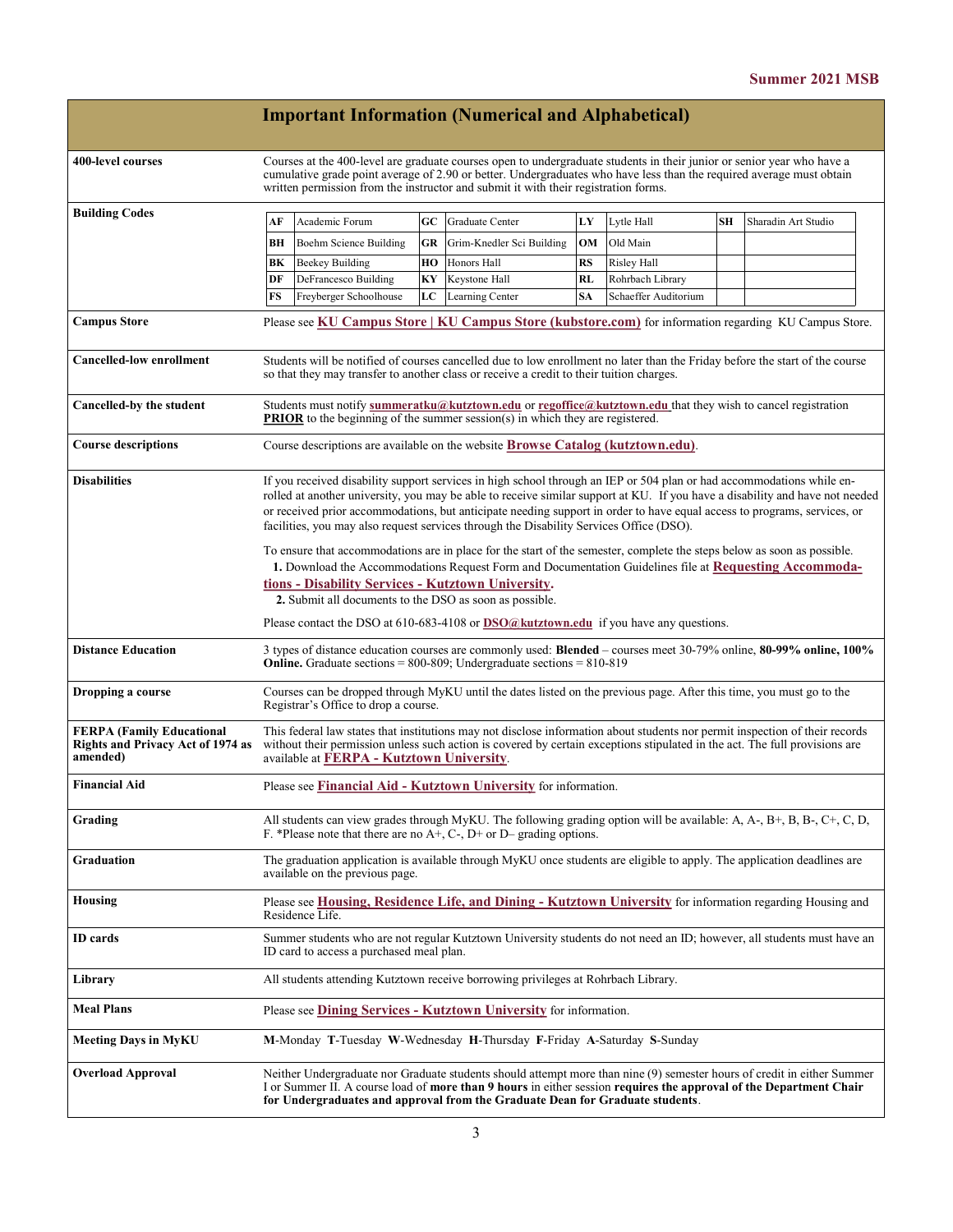|                                                                                                                                                                                                                                                                                                                                                                                                                                                                                                                                                                                                                                                                                                                                                                                                                                                         | <b>Important Information (Numerical and Alphabetical)</b>                                                                                                                                                                                                                                                                                                                                                                                                                                                                                                               |  |  |  |  |  |
|---------------------------------------------------------------------------------------------------------------------------------------------------------------------------------------------------------------------------------------------------------------------------------------------------------------------------------------------------------------------------------------------------------------------------------------------------------------------------------------------------------------------------------------------------------------------------------------------------------------------------------------------------------------------------------------------------------------------------------------------------------------------------------------------------------------------------------------------------------|-------------------------------------------------------------------------------------------------------------------------------------------------------------------------------------------------------------------------------------------------------------------------------------------------------------------------------------------------------------------------------------------------------------------------------------------------------------------------------------------------------------------------------------------------------------------------|--|--|--|--|--|
| Parking                                                                                                                                                                                                                                                                                                                                                                                                                                                                                                                                                                                                                                                                                                                                                                                                                                                 | In summer, students do not need to register their cars on campus. See Public Safety website for restrictions.                                                                                                                                                                                                                                                                                                                                                                                                                                                           |  |  |  |  |  |
| Undergraduate students will be limited to a <i>maximum</i> total of $\sin(6)$ repeats. A single course can be repeated a <i>maximum</i> of<br>Repeating a course<br><i>three (3)</i> times. Only the most recent grade will be calculated in the GPA and the total credits needed for graduation. The<br>course <i>must</i> be repeated at Kutztown. Students must obtain permission from the Dean of the student's major to take a course<br>beyond the maximum number of repeats for an individual course OR the overall maximum repeats.<br>Graduate and Post-Baccalaureate students can repeat a single course for graduate improvement only once. They will be lim-<br>ited to a maximum of two repeats across the program. The most recent grade (regardless of whether it is higher or lower)<br>will be the grade used for the GPA calculation. |                                                                                                                                                                                                                                                                                                                                                                                                                                                                                                                                                                         |  |  |  |  |  |
| <b>Transcript Requests</b>                                                                                                                                                                                                                                                                                                                                                                                                                                                                                                                                                                                                                                                                                                                                                                                                                              | Official transcript requests can now be made online through MyKU or via PDF on the Registrar's Office webpage. Please<br>allow 2-3 business days after receipt for processing.                                                                                                                                                                                                                                                                                                                                                                                          |  |  |  |  |  |
| <b>Tuition and Fees</b>                                                                                                                                                                                                                                                                                                                                                                                                                                                                                                                                                                                                                                                                                                                                                                                                                                 | Please see Office of Student Accounts' website: Brief Billing Information - Kutztown University.<br>For information regarding due dates and Summer Session Payment Information click here: Tuition and Fees for Sum-<br>mer Sessions - Kutztown University.                                                                                                                                                                                                                                                                                                             |  |  |  |  |  |
| <b>Veterans</b>                                                                                                                                                                                                                                                                                                                                                                                                                                                                                                                                                                                                                                                                                                                                                                                                                                         | Veterans eligible for educational benefits under the G.I. Bill should contact the certifying official Kate (Catchmark) Peffley at<br>610-683-4505 or Peffley@kutztown.edu                                                                                                                                                                                                                                                                                                                                                                                               |  |  |  |  |  |
| <b>Withdrawal Process/Policy</b>                                                                                                                                                                                                                                                                                                                                                                                                                                                                                                                                                                                                                                                                                                                                                                                                                        | Withdrawal from a course through midnight of the second day of the session will not be recorded on the student's transcript.<br>The "W" periods are listed on the previous page. The official date of withdrawal is the date the Registrar receives <i>Notifica</i> -<br>tion in Writing with the student's original signature. See the detailed Withdrawal Policy page for the Refund/Reduction<br>charts. Please also see the Financial Aid website: Financial Aid - Kutztown University and Office of Student Accounts<br>website: Withdrawal - Kutztown University. |  |  |  |  |  |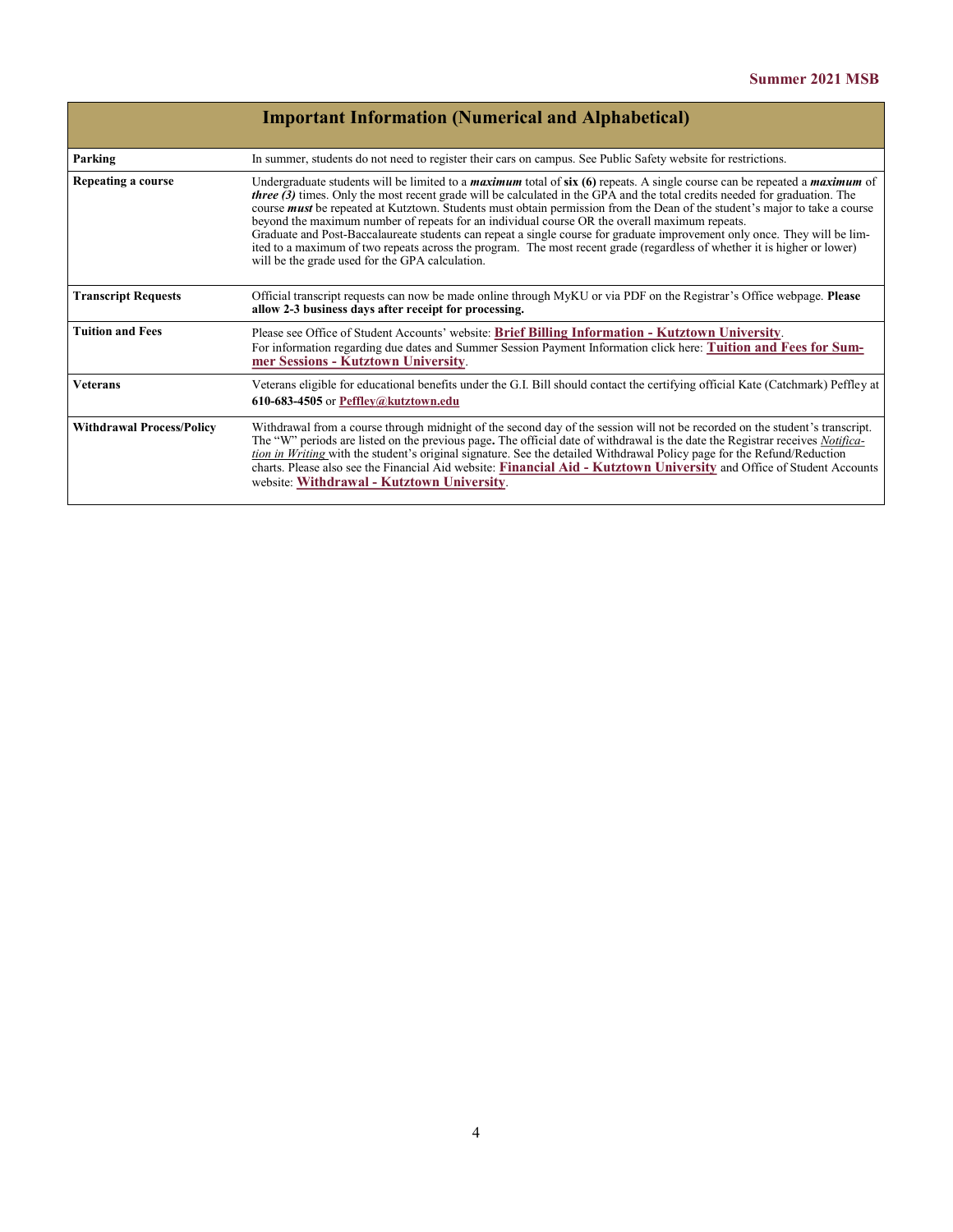## **2021 Chincoteague Bay Field Station of the Marine Science Consortium**

Kutztown University is a member of the Chincoteague Bay Field Station of the Marine Science Consortium (CBFS) located in Wallops Island, VA. Through this affiliation we are able to offer three-week long, field-based summer courses for students at the field station in Wallops Island, VA. The CBSF facilities include state-of-the-art classrooms and laboratories, dormitories, and a cafeteria. The CBSF also operates a number of research vessels for use in teaching and research.

#### **Registration Procedures and Information**

Kutztown University students can register for the courses listed below through standard web registration or as indicated in the notes of the particular course for which you are trying to register.

There are also other college courses being offered at the CBFS for summer 2021. Students should check the CBFS website at **<http://www.cbfieldstation.org/summercollegecourses.html>** to find out more about these other courses and the registration procedures for the sponsoring universities.

Students planning on counting non-KU CBFS courses toward their major should consult with their faculty advisor regarding course selection and appropriate course registration procedures. Students will also need to file a **PASSHE Visiting Student**  form for these courses prior to the start of the course.

Students **must register both** through the CBFS Website AND through the sponsoring university.

#### **Fees**

All of the courses at the CBFS involve two fees, one is a basic fee of \$816 per course which covers housing, meals, and service operations for one three-week session in the traditional dorms or you can stay in the new college dorm facility for a fee of \$1,079. There is a \$100 course deposit required upon registration with the CBFS. For more information, please visit: **[http://](http://www.cbfieldstation.org/register.html) [www.cbfieldstation.org/register.html](http://www.cbfieldstation.org/register.html)**.

The other fee is for tuition, paid to the sponsoring university. Please see the Office of Student Accounts' website for information regarding per credit fee, instructional technology fee, instructional service fee, and any other applicable fees for both PA and non-PA students.

### **Session IV: JULY 25– AUGUST 13, 2021**

| COURSE NUMBER | <b>COURSE</b>                                    | <b>INSTRU</b> |
|---------------|--------------------------------------------------|---------------|
| MAR/BIO 340   | Marine Mammals                                   | G. Silber     |
|               | http://www.cbfieldstation.org/marinemammals.html |               |

**INSTRUCTOR** 

**Session IV: JULY 25– AUGUST 13, 2021**

COURSE NUMBER COURSE COURSE INSTRUCTOR MAR/GEL 366 MARINE GEOLOGY A. OAKLEY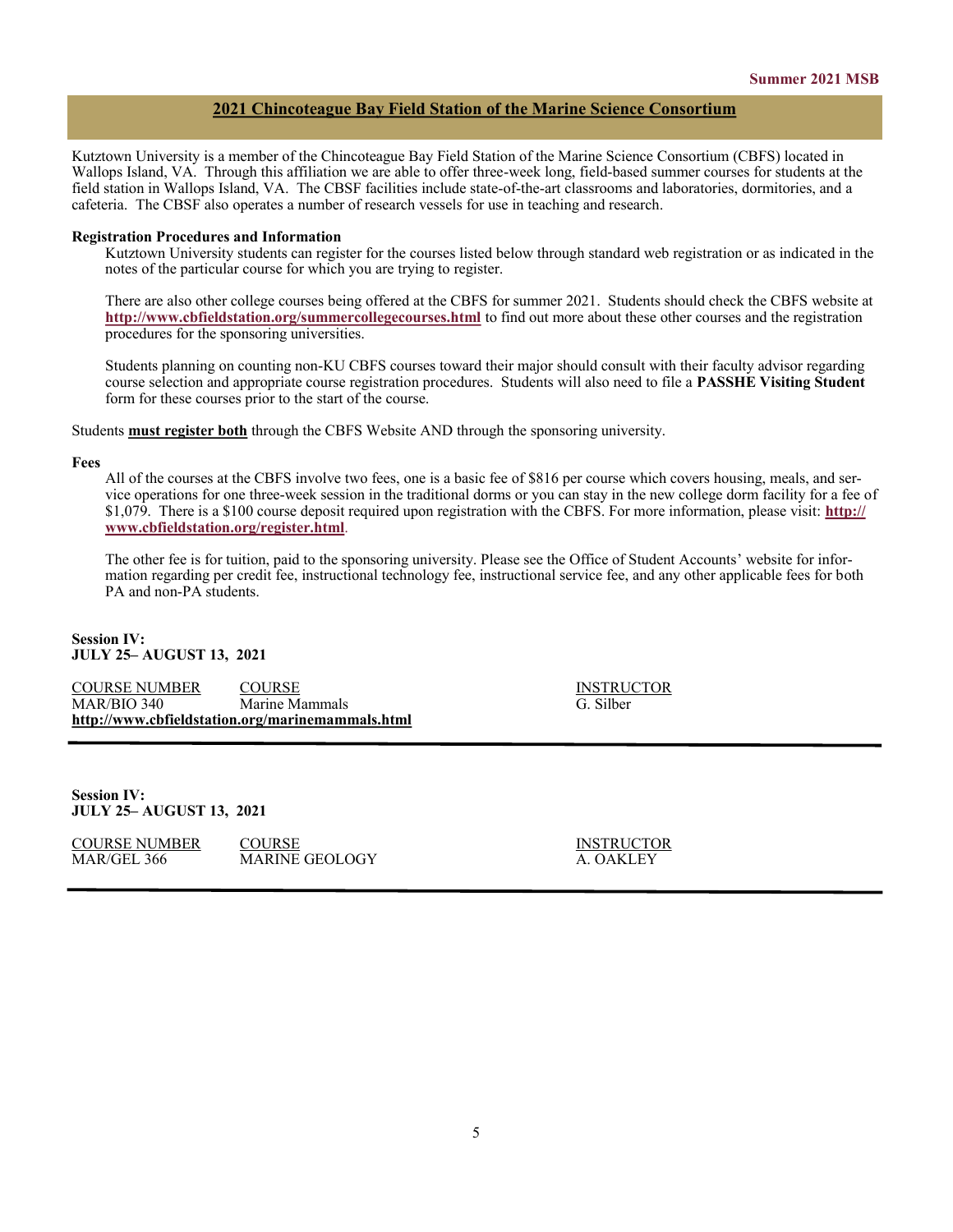## **Art Education Study Institute for the Professional Development of Teachers**

The Summer Institutes for Art Educators are held in the summer months that correspond to Public School summer vacation schedules. The Institutes provide intensive one to two week instruction in art education and its related fields of study. Art Education and Visual Studies classes meet for one week, all studio courses run for two weeks. The Institutes connect students with community resources and visiting artist/scholars. The Institutes are designed to provide in-depth experiences that are unavailable through regular coursework.

Registration will begin **March 15, 2021** and will end one week prior to the start of the Institute. No refunds will be given after the start of class.

## *Non-credit registrations are limited.*

Workshops are for ACT 48 hours only. Online courses are for 3 credits.

The following is a list of classes from the website. For more information and how to registrar, please see: **[https://www.kutztown.edu/academics/colleges](https://www.kutztown.edu/academics/colleges-and-departments/visual-and-performing-arts/majors-minors-and-certificates/art-education/art-ed-summer-institutes.html)-and-departments/visual-and-performing-arts/majors-minors-and[certificates/art](https://www.kutztown.edu/academics/colleges-and-departments/visual-and-performing-arts/majors-minors-and-certificates/art-education/art-ed-summer-institutes.html)-education/art-ed-summer-institutes.html**

**June 28th - July 1st Workshop July 22nd - July15 Online class** ARU 541 Teaching Contemporary Art Issues: Book Arts as Social Activism Instructor: Amy Pfeiler-Wunder

 **July 6th - July 9th Workshop June 22nd - July 12th Online class** ARU/ARC 572 Collaboration, teaching & Learning Instructor: Julia Hovanec

|  |  | July 26th - August 6th |  |
|--|--|------------------------|--|
|  |  |                        |  |

**Week one: 7/26 & 27 Face to Face, 7/28, 29 & 30 Online Week two: 8/2 & 8/3 Face to Face, 8/4, 5 & 6 Online** ARU/ARC 543 Beneath the Surface Instructor: Gwendolyn Yoppolo